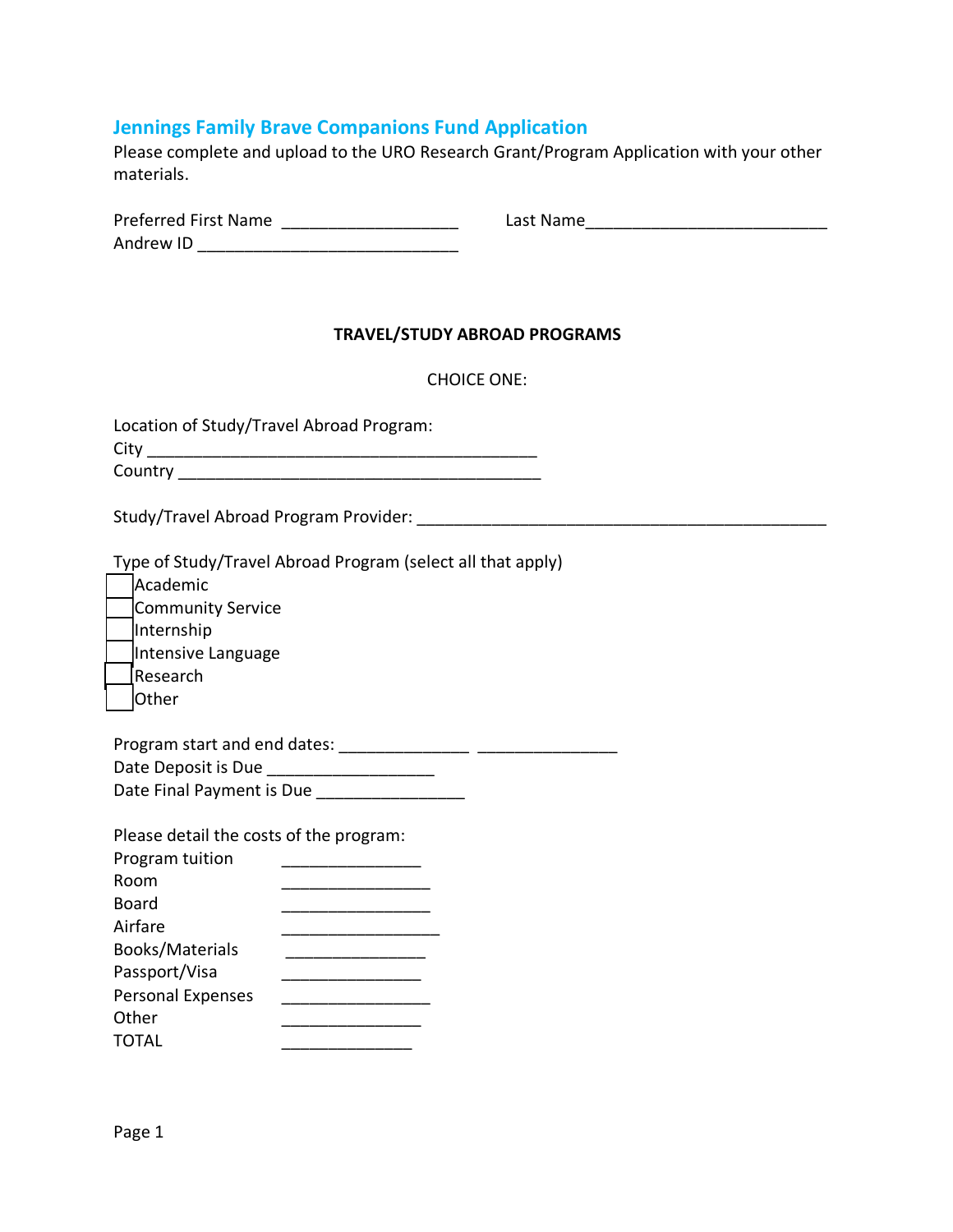## CHOICE TWO:

| Location of Study/Travel Abroad Program: |  |
|------------------------------------------|--|
|------------------------------------------|--|

City \_\_\_\_\_\_\_\_\_\_\_\_\_\_\_\_\_\_\_\_\_\_\_\_\_\_\_\_\_\_\_\_\_\_\_\_\_\_\_\_\_\_ Country **Example 20** 

Study/Travel Abroad Program Provider: **With an all of the Study** Travel Abroad Program Provider:

Type of Study/Travel Abroad Program (select all that apply) Academic

| Community Service  |  |
|--------------------|--|
| Internship         |  |
| Intensive Language |  |
| Research           |  |

Other

| Program start and end dates: |  |
|------------------------------|--|
| Date Deposit is Due          |  |
| Date Final Payment is Due    |  |

| Please detail the costs of the program: |  |
|-----------------------------------------|--|
| Program tuition                         |  |
| Room                                    |  |
| <b>Board</b>                            |  |
| Airfare                                 |  |
| <b>Books/Materials</b>                  |  |
| Passport/Visa                           |  |
| Personal Expenses                       |  |
| Other                                   |  |
| <b>TOTAL</b>                            |  |

## **ADDITIONAL INFORMATION**

\_\_\_\_\_\_\_\_\_\_\_\_\_\_\_\_\_\_\_\_\_\_\_\_\_\_\_\_\_\_\_\_\_\_\_\_\_\_\_\_\_\_\_\_\_\_\_\_\_\_\_\_\_\_\_\_\_\_\_\_\_\_\_\_\_\_\_\_\_\_\_\_\_\_\_\_\_\_ \_\_\_\_\_\_\_\_\_\_\_\_\_\_\_\_\_\_\_\_\_\_\_\_\_\_\_\_\_\_\_\_\_\_\_\_\_\_\_\_\_\_\_\_\_\_\_\_\_\_\_\_\_\_\_\_\_\_\_\_\_\_\_\_\_\_\_\_\_\_\_\_\_\_\_\_\_\_

Have you ever studied abroad, traveled abroad, or done a service learning project abroad?

| Y<br>es |
|---------|
| N٥      |

If yes, when, where, for how long and for what reasons?